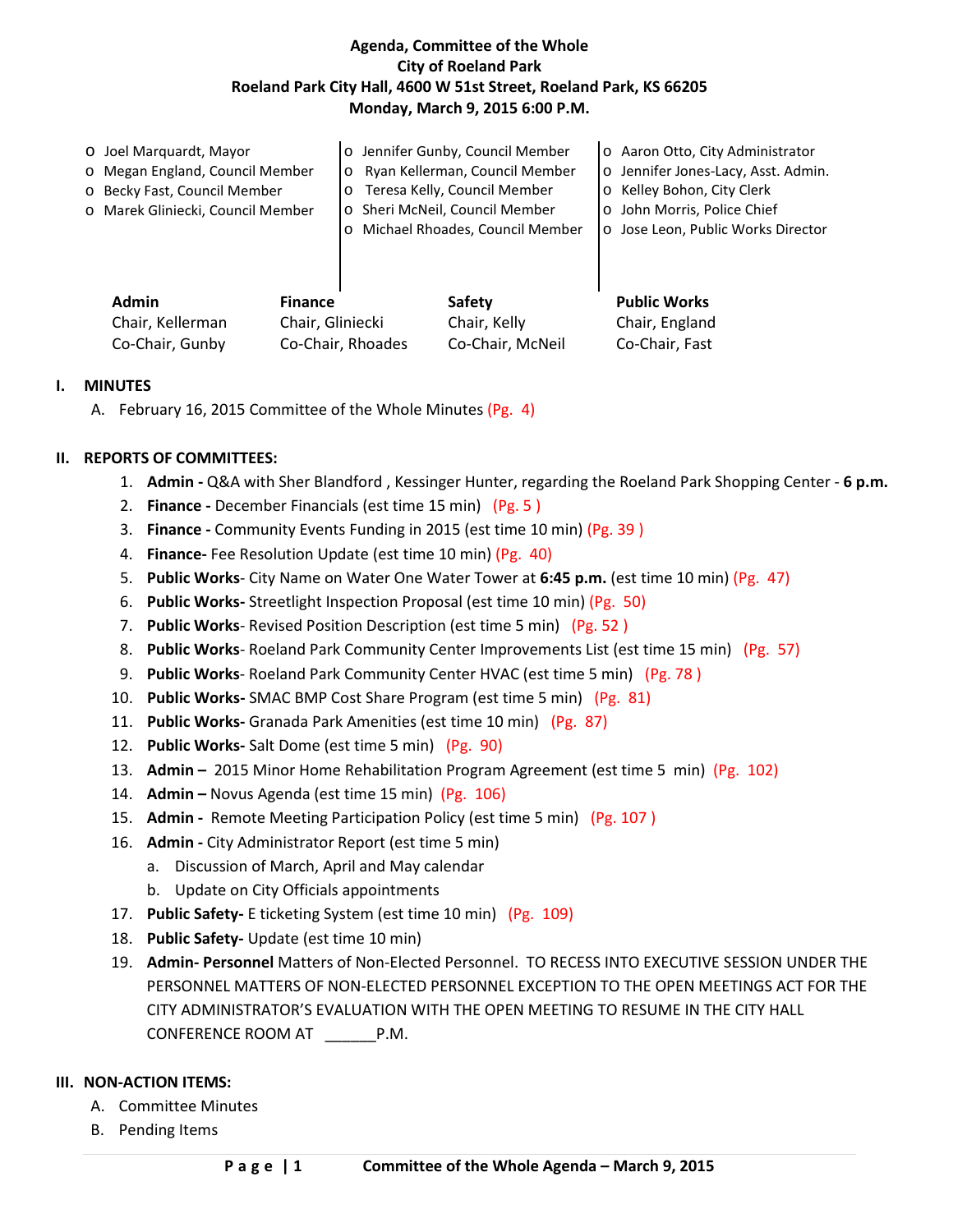- 1. Naming City Property Policy
- 2. Appeals Board for Property Maintenance and Code Board of Appeals
- 3. Bed and Breakfast / Boarding House Permissibility as a Home Business
- 4. Possible modifications to Chapter 16
- 5. Procedures Discussion
- 6. Clarification as to setting the committee of the whole agenda
- 7. January Financials

## IV. **ADJOURN**

# **Welcome to this meeting of the Committee of the Whole of Roeland Park. Below are the Procedural Rules of the Committee**

The governing body encourages citizen participation in local governance processes. To that end, and in compliance with the Kansas Open meetings Act (KSA 45-215), you are invited to participate in this meeting. The following rules have been established to facilitate the transaction of business during the meeting. Please take a moment to review these rules before the meeting begins.

A. Audience Decorum. Members of the audience shall not engage in disorderly or boisterous conduct, including but not limited to; the utterance of loud, obnoxious, threatening, or abusive language; clapping; cheering; whistling; stomping; or any other acts that disturb, disrupt, impede, or otherwise render the orderly conduct of the Committee of the Whole meeting unfeasible. Any member(s) of the audience engaging in such conduct shall, at the discretion of the City Council President (Chair) or a majority of the Council Members, be declared out of order and shall be subject to reprimand and/or removal from the meeting. Please turn off all cellular telephones, pagers and beepers and other noise-making devices or turn them to "silent mode" before the meeting begins.

B. Public Comment Request to Speak Form. The request form's purpose is to have a record for the City Clerk. Members of the public may address the Committee of the Whole at the beginning of an agenda topic; however, no person shall address the Committee of the Whole without first being recognized by the Chair or Committee Chair. Any person wishing to speak at the beginning of an agenda topic, shall first complete a Request to Speak form and submit this form to the City Clerk before discussion begins on that agenda topic.

C. Purpose. The purpose of addressing the Committee of the Whole is to communicate formally with the governing body with a question or comment regarding matters that are on the Committee's agenda.

D. Speaker Decorum. Each person addressing the Committee of the Whole, shall do so in an orderly, respectful, dignified manner and shall not engage in conduct or language that disrupts, disturbs, maligns, upsets, or otherwise impedes the orderly conduct of the committee meeting. Any person, who so disrupts the meeting shall, at the discretion of the City Council President (Chair) or a majority of the Council Members, be declared out of order and shall be subject to reprimand and/or removal from the meeting.

E. Time Limit. In the interest of fairness to other persons wishing to speak and to other individuals or groups having business before the Committee of the Whole, each speaker shall limit comments to two minutes per agenda item. If a large number of people wish to speak, this time may be shortened by the Chair so that the number of persons wishing to speak may be accommodated within the time available.

F. Speak Only Once Per Agenda Item. Second opportunities for the public to speak on the same agenda item will not be permitted. No speaker will be allowed to yield part or all of his/her time to another, and no speaker will be credited with time requested but not used by another.